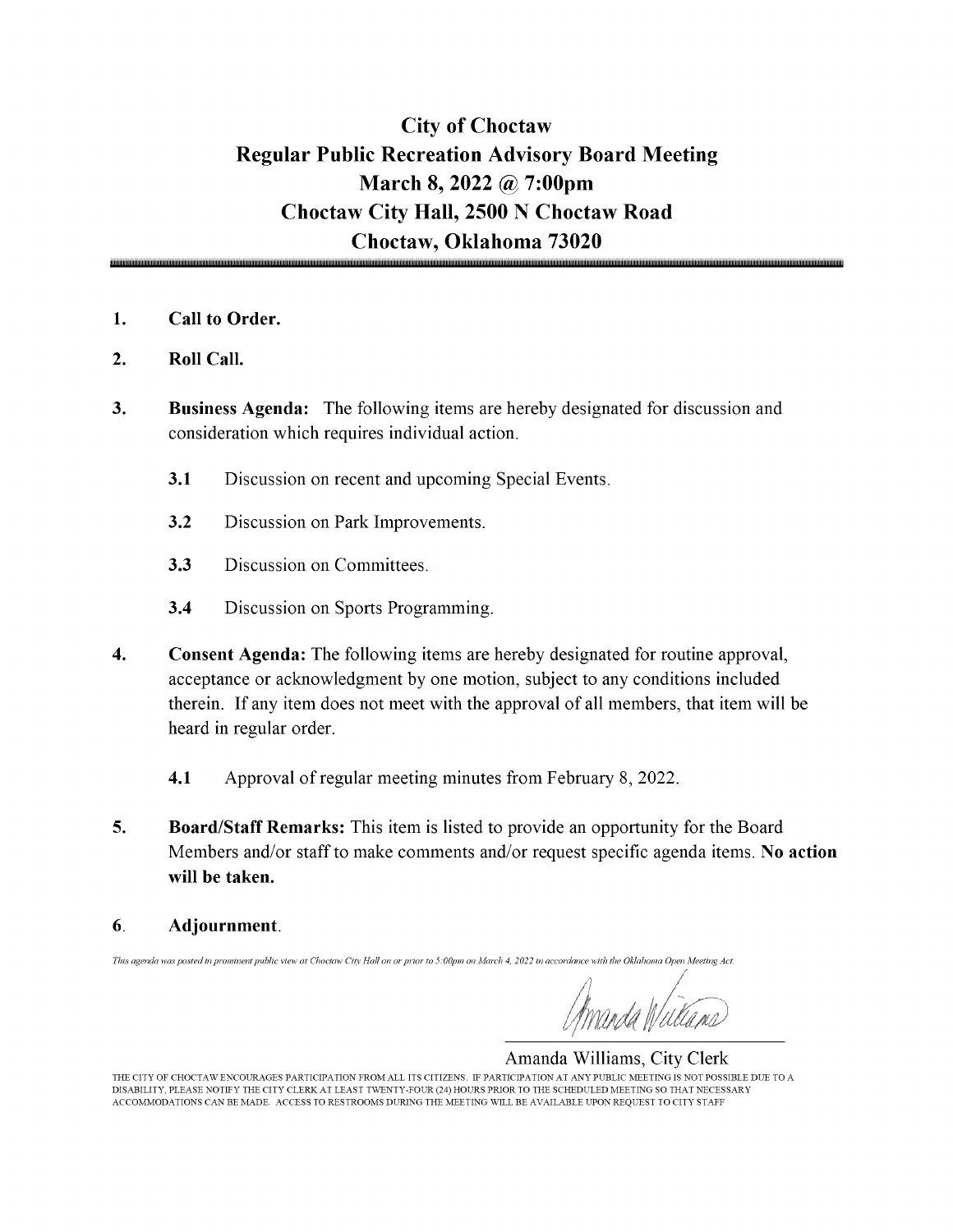# City of Choctaw Regular Public Recreation Advisory Board Meeting February 8, 2022 @ 7: 00pm Choctaw City Hall, 2500 N Choctaw Road Choctaw, Oklahoma 73020

## **MINUTES**

- 1. Call to Order by Chair  $\omega$  7:00 p.m.
- 2. Roll Call:

| -6 | <b>Present:</b> | <b>Nathaniel Porter; Katie Holland; Jim Buys; Kevin Brown;</b> |
|----|-----------------|----------------------------------------------------------------|
|    |                 | <b>Andrew Cataldo; Angela Elliott</b>                          |
| -0 | Absent:         | <b>None</b>                                                    |
|    | Staff:          | <b>Tyler Kilmer/Parks &amp; Recreation Director</b>            |
|    |                 | Daphne Young/Administrative Assistant                          |

- 3. Business Agenda: The following items are hereby designated for discussion and consideration which requires individual action.
	- 3.1 Discussion on recent and upcoming Special Events.

Tyler reported we have several sponsors for the March 5<sup>th</sup> Archery Day event at Ten Acre Lake. We will have 20 targets donated by them for the competition, which is \$10 to enter. The Novelty Shot competition is \$5 per shot, which will be a distance of 90-100 yards. The winner of the Novelty Shot will get half the prize money while the other half will go to the Parks fund. There will be <sup>a</sup> teaching booth for beginners. The event will begin at 9am. Others have volunteered their extra equipment, such as Jerry Hand, Parks employee, who has extra bows for use that day. Jim mentioned he added a Facebook event on his page. Tyler reported we have been getting a lot of calls about interest in the event. Jerry offered that the President of the Trosper Archery Club will also post our event on her page. Jim reported the Kiwanis Club wants to volunteer to help as well. Easter is our next event and there was open discussion about hosting it towards the top of the park near the Farmer's Market this year. The 4<sup>th</sup> of July event was also mentioned and discussed if we could host it closer to the Farmer's Market area this year.

3.2 Discussion on Park Improvements.

Tyler reported that the lean-to for the Parks Maintenance building will be the length of the back side of the building and offer covering for more of the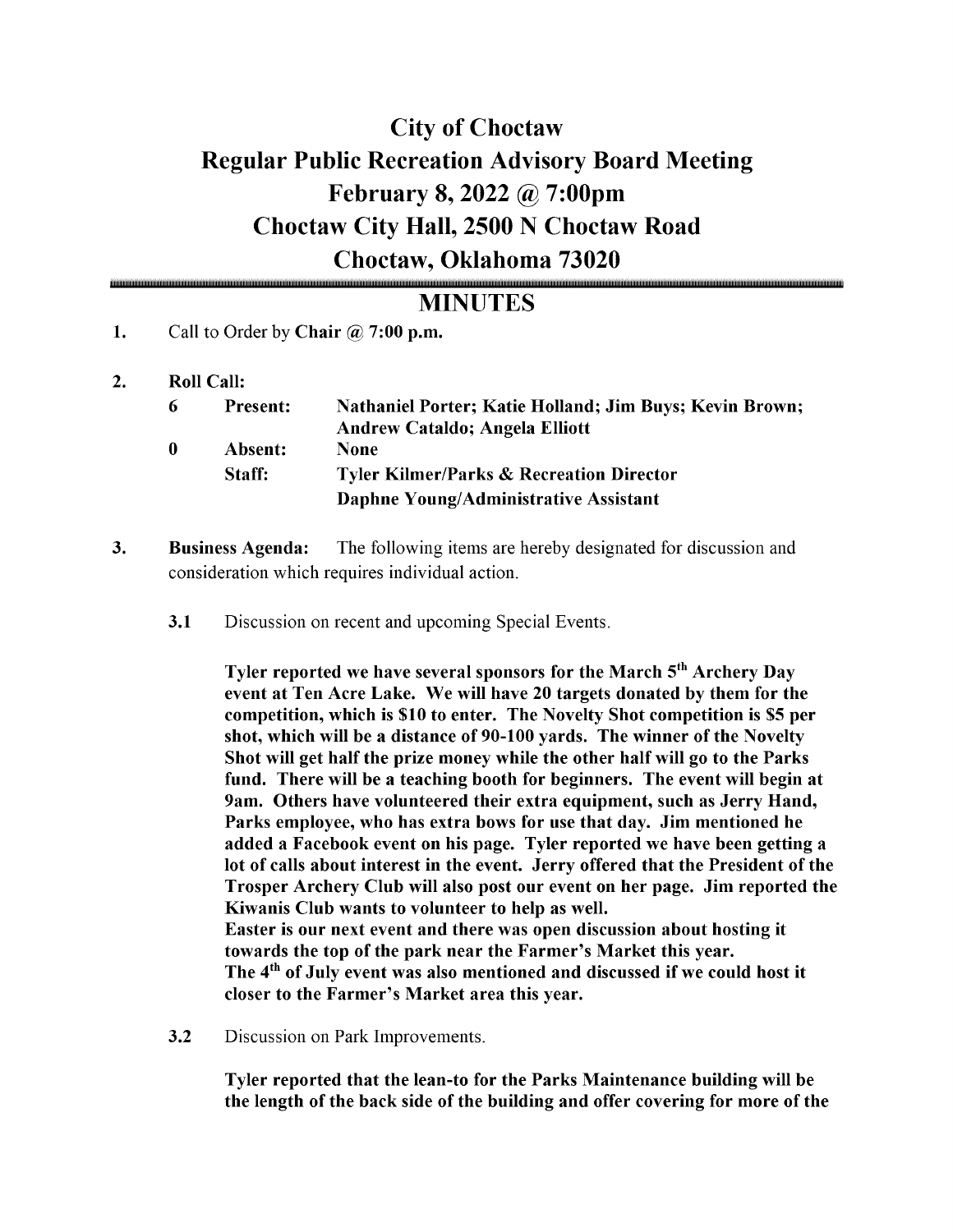equipment. The Caboose parking lot area is undergoing repairs to the concrete and they are looking at some damaged spots in the sidewalk as well as the benches. Jim wants to look at the option of <sup>a</sup> full replacement versus patching. Jerry Hand suggested we replace the temporary pole electric service with something more permanent. Jerry also suggested a sign installation for that area. Tyler reported the flagpoles will also be updated soon.

The lights for Bouse that need to be replaced were estimated by 3 companies. There was open discussion on replacing the lights with LEDs.

There are plans to look at replacing the sign at the Senior Center and Tyler reported the heat in their bathroom was repaired and they are working on fixing the transitions throughout the building.

The Dog Park project has been tabled until we can get plans for something more permanent and practical. There was open discussion on what other factors needed to be considered if <sup>a</sup> Dog Park were to be installed, such as annual maintenance, water source, sidewalks or trails leading to and away.

3.3 Discussion on Committees.

Jim reported for the Hoops committee regarding repairs to the basketball court estimates are in and that 3 days of sun would be needed to cure properly. Fundraising was suggested for this project which led to open discussion regarding locations and local groups that may want to help.

3.4 Discussion on Sports Programming.

Parks & Recreation Director Tyler Kilmer reported the Bouse Sports Complex Spring Baseball and Softball sign- ups began January <sup>1</sup> and the season begins March  $1<sup>st</sup>$ . We have 56 teams so far signed up from all areas including Shawnee, Del City, Luther, and Jones.

**3.5** Conduct public hearing to solicit general public input regarding an Oklahoma Recreational Trails Program Grant Application.

#### Open Public Hearing - 7:33 pm Receive Comments -

Tyler presented information regarding the proposed Trails Grant Application. Phase <sup>1</sup> on the map is what is going to be done, while Phase 2 would require more planning due to a bridge being needed at some point no matter what timeline is followed. Phase <sup>3</sup> also needs <sup>2</sup> bridges unless it is agreed to be re- routed and avoid that cost. A bridge would consume most of the grant monies and would need to be planned out in advance. While the grant application is due March 28<sup>th</sup> changes to the plans can be made at any time. There was open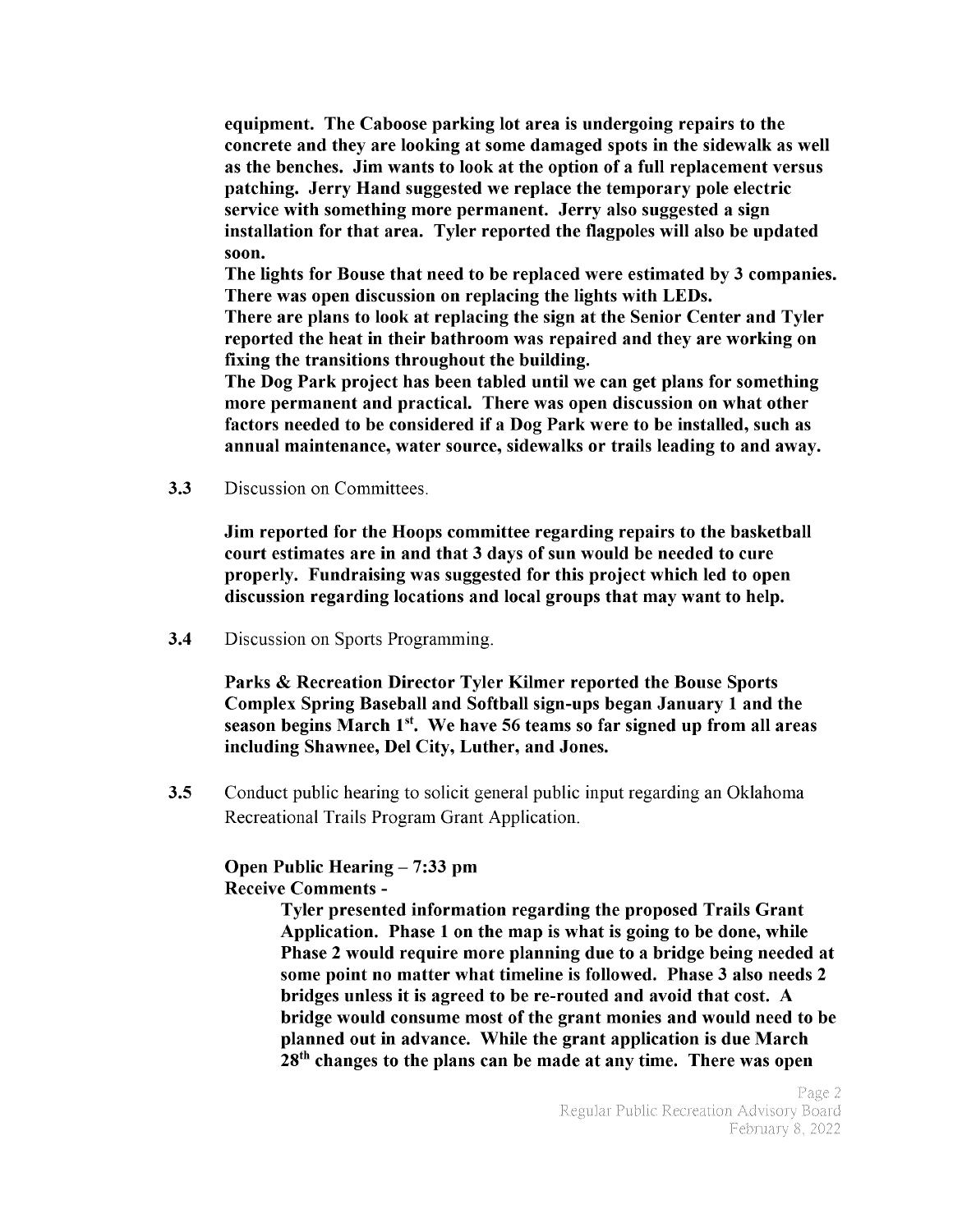discussion regarding the ravine and possibly filling it in or inserting drainage pipes to help support the bridge as well as re-routing or shortening the trails to avoid it altogether. Jerry Hand also suggested specifically a bike track and noted other groups in the metro that have come together to support such an area where they live and therefore would be an area of interest to visitors to Choctaw. Close Public Hearing— 7: 36 pm

- 4. Consent Agenda: The following items are hereby designated for routine approval, acceptance or acknowledgment by one motion, subject to any conditions included therein. If any item does not meet with the approval of all members, that item will be heard in regular order.
	- 4.1 Approval of regular meeting minutes from January 11, 2022.

#### MOTION BY Nathaniel Porter and SECOND BY Andrew Cataldo to approve the consent agenda as presented.

#### MOTION CARRIED:

- <sup>6</sup> Ayes: Porter; Holland; Buys; Brown; Cataldo; Elliott
- 0 Nays: None
- 0 Absent: None
- 5. Board/Staff Remarks: This item is listed to provide an opportunity for the Board Members and/or staff to make comments and/or request specific agenda items. No action will be taken.

### 6. Adjournment: MOTION BY Andrew Cataldo and SECOND BY Katie Holland to adjourn.

#### MOTION CARRIED:

- 6 Ayes: Porter; Holland; Buys; Brown; Cataldo; Elliott
- 0 Nays: None
- <sup>0</sup> Absent: None